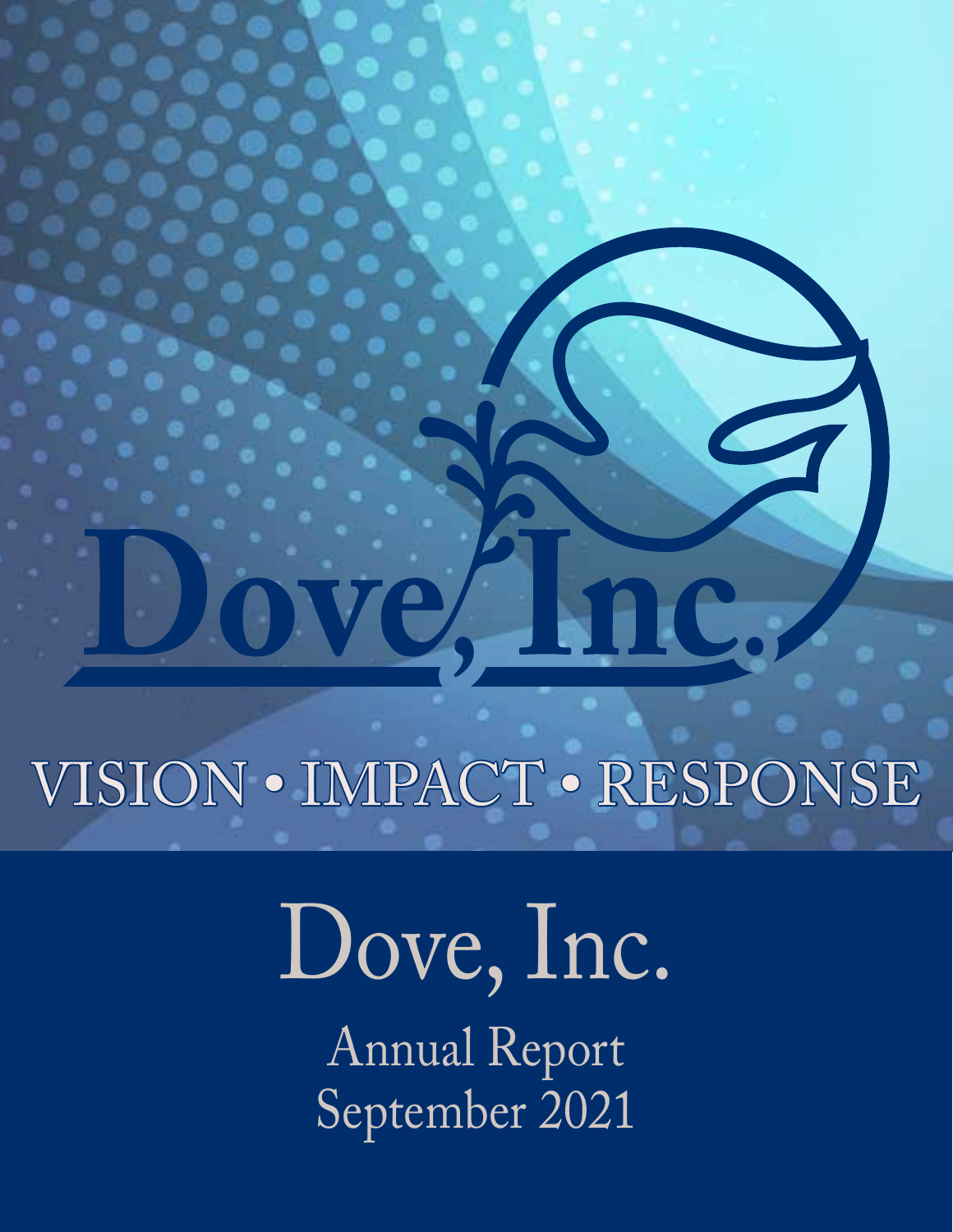## VISION **•** IMPACT **•** RESPONSE

### *Dove's Mission*

*Dove is an organization that engages religious institutions, volunteers, and advocates seeking to coordinate efforts to address unmet needs and social injustices. These needs are met through coordinated programs focusing on domestic violence, homelessness, education, volunteer and community empowerment, and individual emergency need fulfillment.* 

*Dove works for justice, equality, and understanding among all people.*



*Dedicated to, and in loving memory of, Raymond "Ray" Batman July 16, 1944 ~ June 29, 2021*

Fred Spannaus shared this *Anniversary Reflection* for the December 2020 *DoveTales*  Newsletter. We felt it was fitting to share again, in remembrance of Ray Batman.

It gives a first hand glimpse into the vision of the first employees of Dove and the founding Disciples of Christ Churches. Their vision was far-reaching and is great guidance for what we do each day.

#### **Orts, Revisited - reprint from the December 2020 DoveTales in recognition of Dove's 50th Anniversary**

I don't know how many times I heard it. It was the summer of 1970. I was newly arrived in Decatur. I came as a freelance community organizer, working the Torrence Park neighborhood.

During my first few weeks on the job, people kept saying it. "Fred, there's this guy you need to meet, down at the First Christian Church. Name's Ray Batman." Finally I picked up the phone and arranged to drive my shaky pink Plymouth Valiant downtown to 441 North Church Street.

He greeted me at the door. We shook hands and wound our way down the hall to a cluttered storeroom in the basement. It was Dove's first office, and he was its only employee. He and I had started our new jobs within days of each other at the tail end of June. We had that in common, and as it turned out, much more.

What he said that day stuck with me.

Memory is a tricky thing, and it's been a very long time. But in my recollection, he introduced me to Dove something like this: "We're a small bunch of white church folks, Fred. And our mission is to other folks like us. You see, racism

is a white problem, not a black one. And if we're ever gonna do anything about it, we need to work in the white community."

That was gutsy. It was bold. I knew immediately that this guy got it, that here in front of me was a person of uncommon sense. And so he has proven to be, again and again – a person who can see a problem from a unique perspective and come up with an approach better than anyone else could have conceived. A person graced with vision and humor and kindness.

Back then sitting in his humble office, I know this was a guy I needed to know better. But little did I know that five years later I would become Dove's third employee when Ray hired me. As 1975 opened, I trucked myself and a flourishing project for VISTA Volunteers from the then-defunct Torrence Park Citizens Committee a few blocks north to Dove's second home in a small bungalow at 1112 East Locust Street.

And little did I know that three years after that, Ray would leave for a position managing Walter Scott Camp south of Effingham, and I would climb two flights of stairs to what had been Ray's office in the attic and start a new job as executive director. Or that nine years later I would lure Ray back to Dove as its new finance director and genius-inresidence. Or that ten years after that I would take my leave, and Ray would resume his place as executive director.

And on that summer day in 1970, I could not have foreseen that, adding another 23 years, Ray and I would remain fast friends and confidants, that every week or so one of us would pick up his phone and we'd chat for an hour or so about all sorts of things, resolve none of them, and be okay with it. If you're counting, yes, that's 50 years.

During that time, Dove has moved several times, from 1112 East Locust to 788 and 800 East Clay, and from Clay Street to its current headquarters at 302 South Union.

And while the organization has moved, one hopes it has kept its feet firmly planted in one place: in the daring mission that Ray laid out for it, to listen to uncommonly good sense, to prod, to poke, to be bold, and to take on the uneasy tasks. One hopes that Dove will always be proud to reflect the spirit of its founder.

*(Fred Spannaus served Dove as a program director from 1975 to 1977 and as executive director from 1978 to 1997, and he has been an advisor to Homeward Bound for the past two decades. During his tenure as director, he wrote a column for DoveTales called "Orts." If you must know, orts are scraps of food and a good end-ofgame Scrabble play).*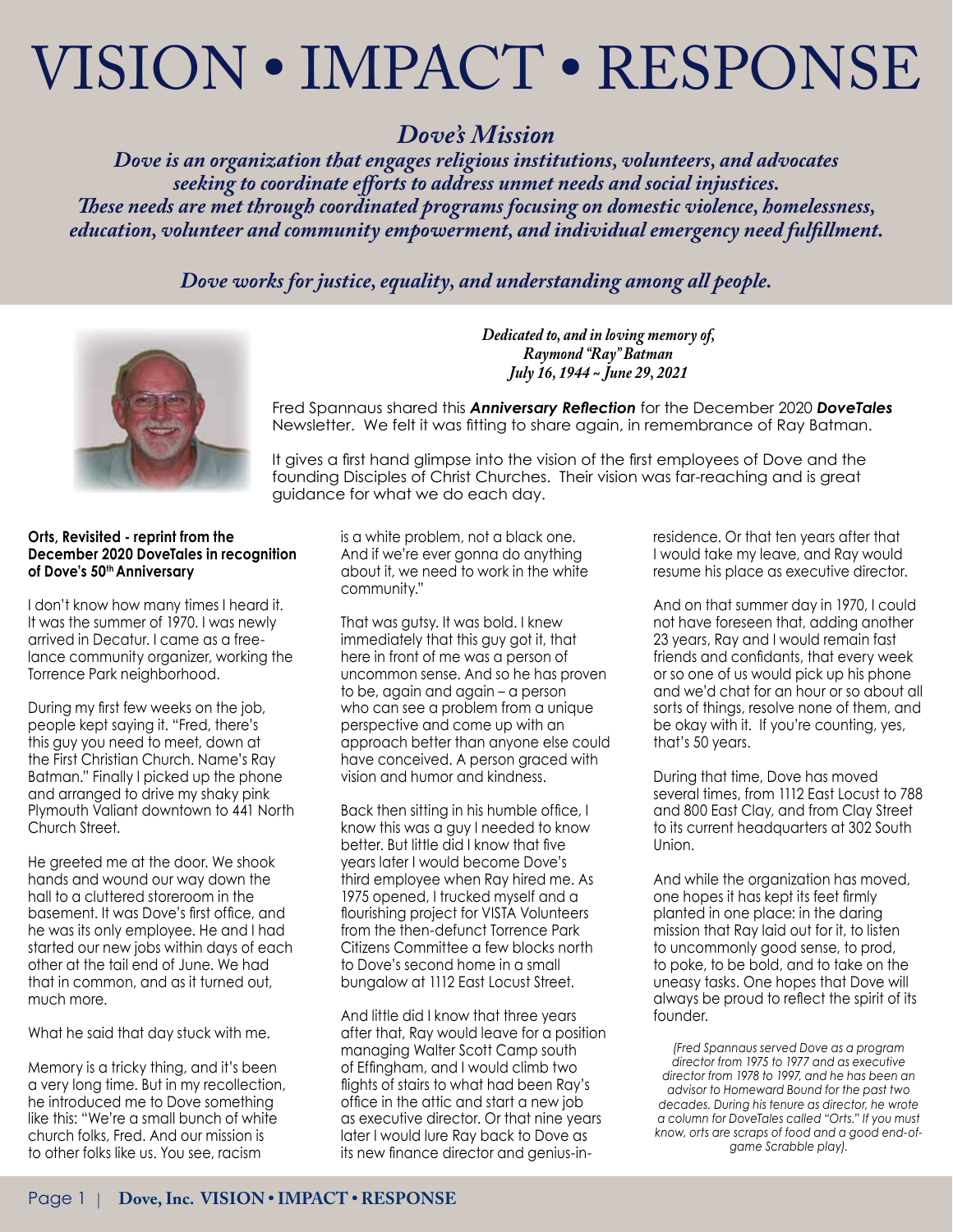*Board of Directors 2021-2022*

> *PRESIDENT Amanda Podeschi*

*VICE PRESIDENT Darrel Parish*

*SECRETARY Brandy Robinson*

*TREASURER Tami Crouch*

*Shane Brandel*

*RSVP Representative, Patty Cain*

*Wally Carlson*

*Jade Cothern*

*Leslie Risby*

*Kim Stahl*

*Marianne Taylor*

*Karla Thornton*

*Jean Wollenberg*

*To thank those who served:*

*Jason Butterick*

*David Webb*

## *Dear Friends: Dove*

**We were in disbelief when the March 2020 Community Breakfast, was canceled - the first event we had to cancel. We were saddened when the Shelter had to be closed, something we had never seen before. Staff worked remotely from home and provided services the best way we could. It was hard to believe when our partner agencies, churches, and business partners had to close their doors. Like everyone, we have our Pandemic Story.** 

**As much as things changed suddenly, so much stayed the same - our response to the needs of the community, our response to homeless individuals, our response to those seeking domestic violence services. We continued to meet the surge in requests for services.**

**We adapted, then adapted again, and again. And we are still making changes to meet the challenges of each day.**

**It is with cautious optimism that we have started planning events for the fall and looking toward 2022.** 

**•Please follow our social media or send us your email so we can keep you posted to the events and programs you can become involved with - dove@doveinc.org. •We have an impressive group of dedicated staff, both seasoned and new, who have** 

**all been learning together through this pandemic.**

**•All program services are functioning again, not as before, but as we can to do what is needed now.**

**•Renewing partnerships has been slow and steady and in some cases starting from the ground level as other agencies, businesses, and congregations are managing their many changes too.**

**We are thankful to be open, thriving, adapting and providing care. We are grateful you are our partners as we are all in this together.**

> **Dove Leadership Team Tamara Wilcox, Executive Director Darsonya Switzer, Homeward Bound Program Director Teri Ducy, Domestic Violence Program Director Barbara Blakey, Volunteers and Community Relations Director**

### *Our RESPONSE to needs are met by the dedicated staff and volunteers in our programs:*

*BABES, Beginning Awareness Basic Education Studies Domestic Violence Program Dove Financial Assistance Homeward Bound Neighborhood Services Program Retired & Senior Volunteer Program Senior Companion Program*

*Community Outreach Programs Christmas Care & Share* **•** *Coats for Kids!* **•** *Children's Clothing Room* **•** *Food Pantry*

please see our website for additional information | doveinc.org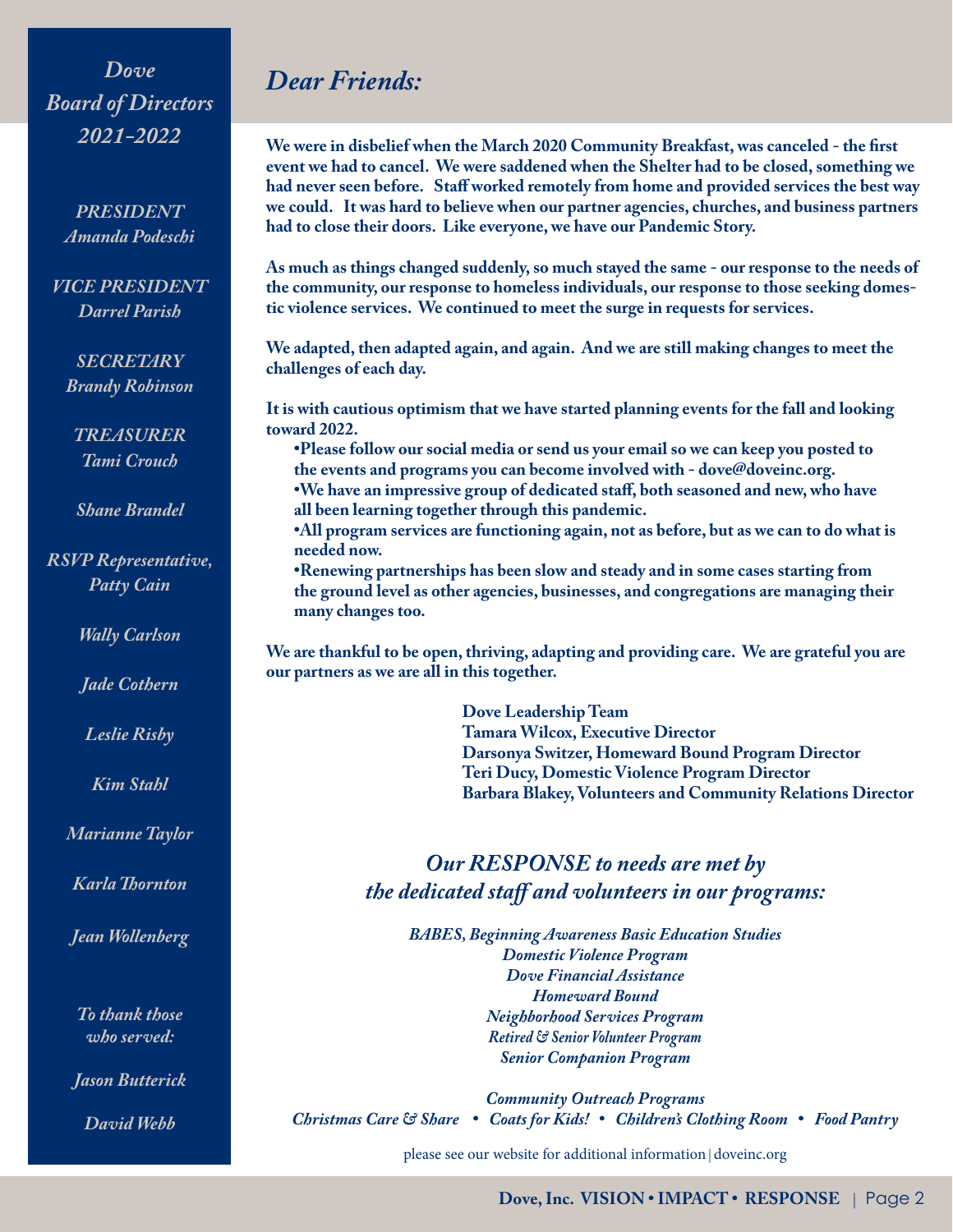

| <b>INCOME</b>                     | General        | <b>DFA</b>     | <b>Totals</b>  |
|-----------------------------------|----------------|----------------|----------------|
| <b>State &amp; Federal Grants</b> |                |                | \$2,797,771.83 |
| <b>COVID Relief Funds</b>         | \$387,573.77   |                | \$387,573.77   |
| <b>Local Grants</b>               | \$132,190.59   |                | \$132,190.59   |
| <b>Donations</b>                  | \$300,406.00   | \$98,081.75    | \$398,487.75   |
| <b>Restricted Donations</b>       | \$132,033.00   |                | \$132,033.00   |
| Other income                      | \$189,052.04   | \$13,420.00    | \$202,472.04   |
| <b>Total income</b>               | \$3,894,566.13 | \$155,962.85   | \$4,050,528.98 |
|                                   |                | \$2,753,310.73 | \$44,461.10    |

**Health Care Service Corporation-BCBS**

**Housing Action Illinois**

**llinois Coalition Against Domestic Violence- VOCA, VOCA Rural, VAWA**

**Illinois Department of Human Services- Community Health & Prevention / Emergency Solutions Grant / Homeless Services & Supportive Housing**

**Illinois Department on Aging**

**Illinois Housing Development Authority**

**Macon County Mental Health Board**

**Office of the Attorney General**

**SIU School of Medicine**

**State of Illinois-Department of Corrections**

- **U.S. Department of Housing and Urban Development**
- **United Way of Decatur & Mid-Illinois**



| <b>Program Services</b>   | \$2,658,622.93 | \$10,424.69  | \$2,669,047.62 |
|---------------------------|----------------|--------------|----------------|
| <b>Facility Occupancy</b> | \$360,671.44   |              | \$360,671.44   |
| <b>COVID Assistance</b>   | \$413,154.78   |              | \$413,154.78   |
| <b>Client Assistance</b>  | \$380,035.26   | \$164,362.42 | \$544,397.68   |
| <b>Total Expenses</b>     | \$3,812,484.41 | \$174,787.11 | \$3,987,271.52 |

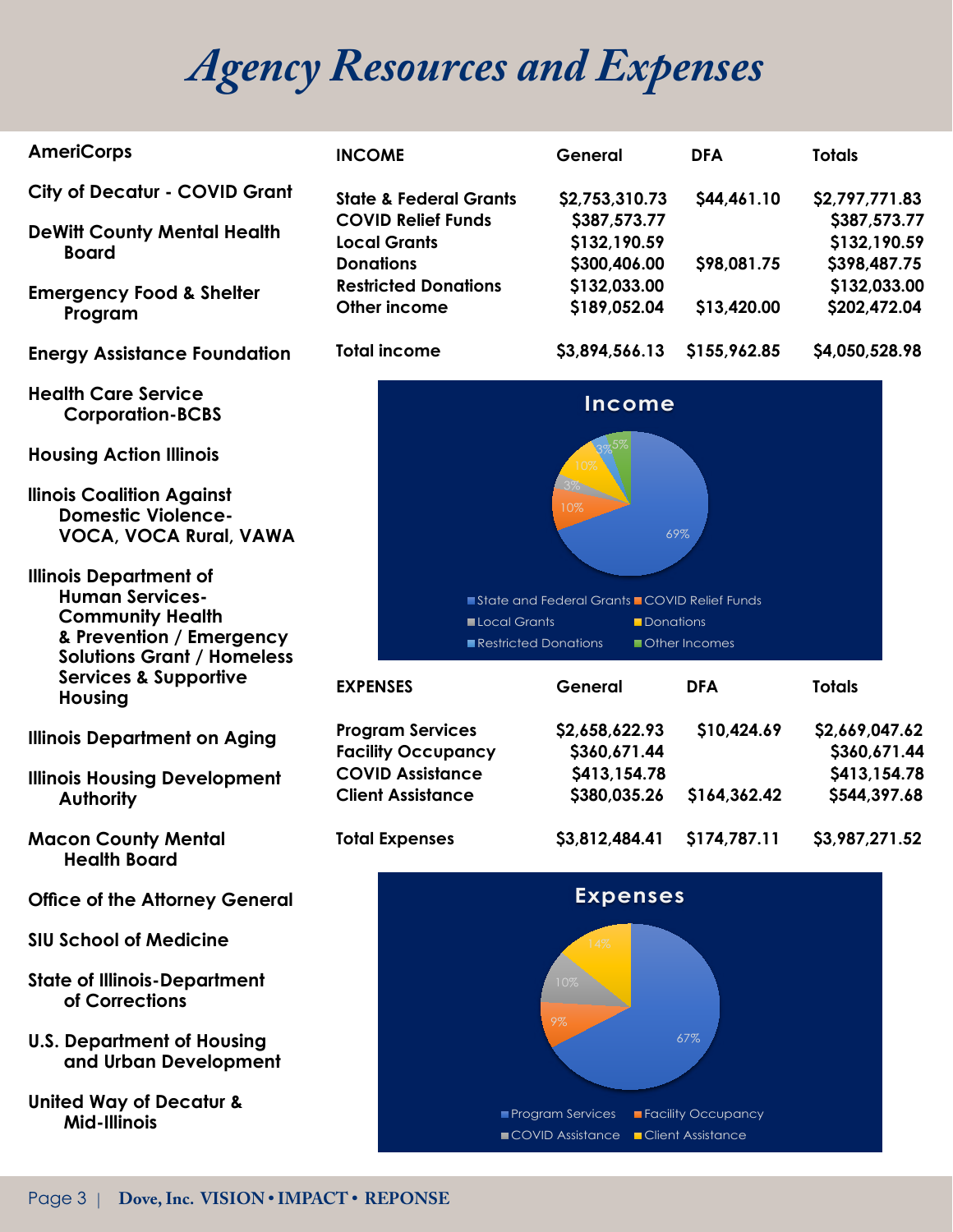### *Thanks to our Dove Member Congregations who we join in our RESPONSE to the needs in our communities.*

*Argenta Presbyterian Church Central Christian Church, Decatur Christ United Methodist Church, Decatur Christian Church of Illiopolis Church of the Brethren, Decatur Church of the Living God C.W.F.F., Decatur Clinton Presbyterian Church Clinton United Methodist Church Community of Christ, Decatur Farmer City United Methodist Church First Baptist Church, Decatur First Christian Church, Bethany First Christian Church, Blue Mound First Christian Church, Clinton First Christian Church, Decatur First Christian Church, Sullivan First Congregational UCC, Decatur First Lutheran Church, Decatur First Presbyterian Church, Decatur First Presbyterian Church, Monticello First Presbyterian Church, Shelbyville First United Methodist Church, Decatur First United Methodist Church, Sullivan Grace United Methodist Church, Decatur Greater Northside Missionary Baptist Church, Decatur Greek Orthodox Church of the Annunciation, Decatur*

*Holy Family Catholic Church, Decatur Illini Congregational Church of Warrensburg Lampstand Presbyterian Church, Decatur Life Builder's Church of God, Decatur Long Creek United Methodist Church Mount Zion Missionary Baptist Church, Decatur Mt. Zion Presbyterian Church New Day Community Church, Decatur Niantic Christian Church Niantic United Methodist Church Oreana Christian Church Our Lady of Lourdes Catholic Church, Decatur Our Lady of the Holy Spirit, Mt. Zion Prairie Avenue Christian Church, Decatur Prairieview Parish, Elwin, Macon and Zion Chapel UMC Saints James and Patrick Parish, Decatur St. John's Episcopal Church, Decatur St. Peter African Methodist Episcopal Church, Decatur St. Thomas Catholic Church, Decatur Sharon United Methodist Church, Decatur Shiloh Missionary Baptist Church, Decatur Trinity CME Church, Decatur Unitarian Universalist Fellowship, Decatur Weldon United Methodist Church Westminster Presbyterian Church, Decatur*



*One week in the Domestic Violence children support group, children in the Shelter made 'all about me' posters.* 

*Sometimes children who have grown up in a domestic violence environment have many internalized fears and feelings that have been a result of what they have witnessed, both seen and heard.* 

*Art activities have shown to be one way they are able to safely express themselves.*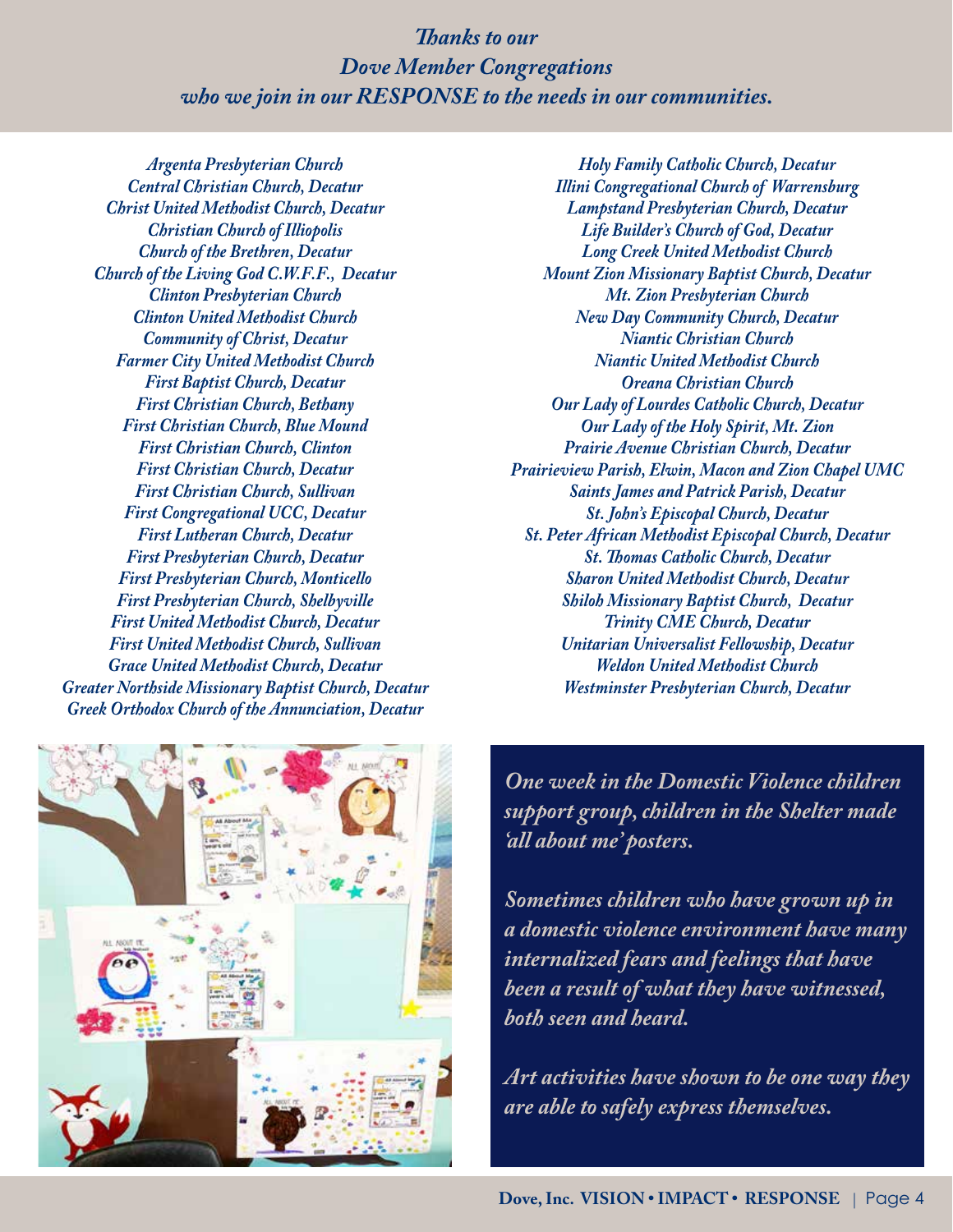## *Our sincere thanks to those who choose Dove to IMPACT our communities July 1, 2020 - June 30, 2021*

C. Jean Aberle Karen Adkins Charles Ahlenius Vicky Ahlfield Nabila Al-Amin Keith Alexander Jan Allen Linda Allen Larry Altenbaumer Douglas Antonelli Erwin Arends John Armer Richard Arnold Rita Augsburger Williene Austin Nicki Auten Karen Bachman Virginia Sue Backstein Karen Baird Seth Baker Elizabeth Barker Nikki Barker Richie & Sandy Barnett Patty Barr Sandy Barter George &Judy Batson Curtis C. Beam Bill Beck Shirley Beckhart Joan Bennyhoff Donna Benting Margaret Bergen Sally Betscher Lorrie Beyda Laura Bickers Danny Binkley Marilyn Black Doug & Barb Blakey James Bondurant SuEllen Brauer

Gary Brennan Matt & Cathy Briggs Carol Brigman G.I. Brinkman James Brinkoetter Ken Broeking Larry & Carol Brown Christine Bryak Barbara Buesking Grant Bullock James Burtschi Carolyn J. Butler Jason Butterick Barbara Byrkit Jacqueline Calamello Anita Campbell Edward Campbell Robert Carney David F. Carpenter Samantha Carroll Cheryl Cathcart David Catron James Cederberg Linda Childress Christine Milligan Atter Clark Jeanette Coffman Michael Corrigan Ruth Cortright Pat Cribbet Tami Crouch Kim Crump Teresa Curtis Marilyn Cushing Donald Custin Brad Damery Janet Damery Linda Damery Mike Damery Frank Davies

Olivia Davis Paul Davis Jeffrey Davison Jerry Dawson Robert Dawson Paul Debruine Patti Delich Ann Del Rosso Alvin Dial Ann Dickens Robert Disbrow Stephanie Dixson Gay Donahue Richard Donahue Loretta Doyle Mary Ellen Drysdale Teri Ducy Delores Dudas Devona Dummermuth John & Barbara Dunn Robert Dunn Norma Eaton Gordon Eckols Susan Edie Barbara Edwards R.D. Elder Elizabeth Smith Dennis Eller Nina Emmons Tammy Engerth Tracie England Anna Entrikin Matthew Erwin Linda Evans Sandra L. Fair Cynthia Farrington Norma Fathauer Orla Ferguson Jeanenne Ferrie Dick Fiala

Lawrence Fichter Carol Fishbein Bea Fisher Donna Fisher Mark & Jeanette Flenner James Fletcher Rita Florey T.R. Flynn Janet Ford Judy Ford Joanne Forrest Paul Francis Michele Galloway Dave Geibel Jim German Beth Glen Jo Ann Glosser Jill Goatley Diane Godin Stephen Goetter Catherine Gogerty Linda Good Kathy Graves Dean & Janet Gray Jane Gucker Delores Hack Paul & Maryrose Hagenbach Beverly Haikalis Karen Hale Jaclin Hall Molly Hammer Mary Handley Sandy Harmison Charlotte Harris Rosalind Harris Terri Haskins Judy Haywood Ellen Hazelrigg Sharon Heinz Mona Hickey

John Hill Kathy Hill Thomas Hill Patricia Hine Charles Hippler Beverly Holly John Holmgren Evelyn Hood David Horn Thomas Hostettler Terry Howley Alice Huebner Cheri Hunter Lionel Hunter Carol Huss T.S. Jackson Kenneth Jacoby Norman Jensen Mary Jessup Marti Johnson Vicki Johnson Dale Jones Della Jones Fran Jones Jean MacRae Jones Gary Jostes Rachel Joy Joyce Keller Dorothy Kemper Susie Kensil Samuel Kershaw Michael Kiley Michael Killam Joyce Kirkland Brenner Klenzman Roy Kleven Raquel Knight Norman Kocher Dana Korneman Lawrence Krall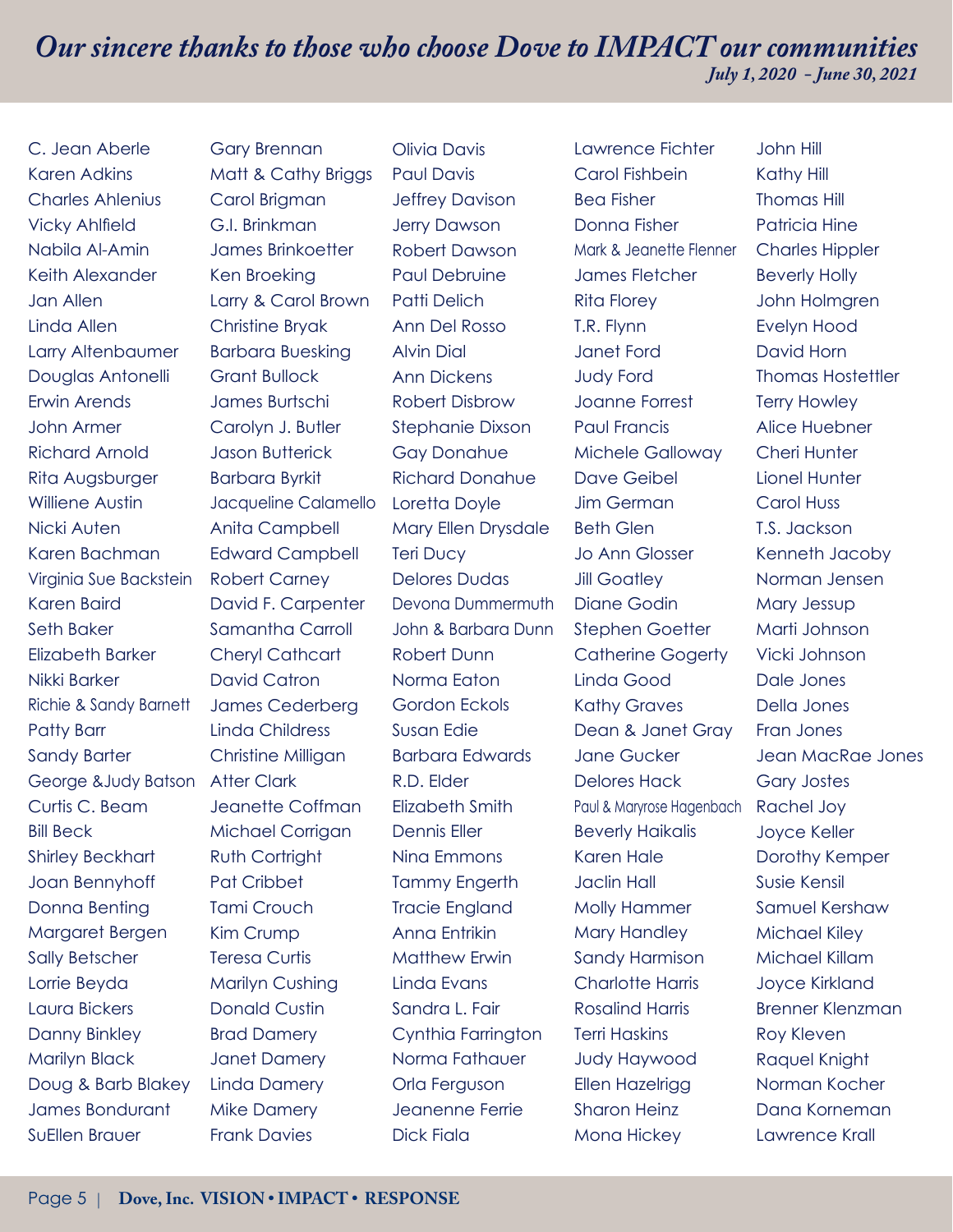Margaret Kransberger Kevin Kriesel Everett Kuhn Annette Lane Paul Lidy Sandra Lindberg Barb Lanier Joan Lappin Cheryl Lehman Liz Lehman Homer Leoucis Carole LePage Norman Lienemann Jean Long Katy Lovell Bob Low Calvin Lunny Carolyn Mackins Marilyn Madden Craig Mandernach Maurice Mannlein Billiemarie Marshall Susan Marshall Nancy Born Martin Sally Mathieson Russell McCann Doug McCarthy Paul McChancy Sharon McChancy Pat McDaniel Virginia McDonald Danny McGlade Mark McGlasson Caleb McGregor Phyllis McPherron Virginia McQuistion Cathy A. Meadows Lori Mellon Jessica Michael Arthur Michaels

Ruth Milhauser Bob & Jo Miller Cheryl Miller Dorothy Miller Stephen M. Miller Joan Mochel Bridget Moecker Emily Moore Jean Moore Shirley Moore Robert A. Mooth Nancy Mueller Lowell Mulvany Lucy Murphy Leslie Mussman Jon Nadler Doug Nicholson Lesley Nicholson Dennis Noland Jeanelle Norman B. Kay Nunn Christina O'Brien Judy Oettel Marilyn Oftedal Lawrence Olson Darla Otis Jeffrey & Rose Overleese Shirley Paceley Edward Paine Miley Palmer Darrel Parish Dhirendra Patel Patricia Cain John Pedigo Jerry Pelz Kathy Pepper Larry Pepper Hazel Perry Nancy Peterson Phyllis Pickett

Robert Pickett R.J. & Mandi Podeschi Joe Pound Nancy Prather Emma Prendergast Donna Pressley Sandy Pritts Joe Puckett Norma Quintenz Barbara Redford Carol Reed Vivian Reed Ed Reedy Robert Richardson Terry Richter Leslie Risby Linda Ritter Tom Ritter Carmen Rivera Brandy Robinson

> **VISION IMPACT RESPONSE**

Raquel Rodriquez Susan Rohman Jim Romano Paul Rosenberger Shirley Rosenbery Dorothy Rueff Coral Ruffner Michael Rynd Gloria Sadowski

Kimberly Schafer Mark Schleeter Bill Schoeneberg Jennifer Rae Schroeder Elizabeth Schultetus Jay Seaberg James Shasteen Jude Shawabkeh Alta Shivers Marilyn Shroyer Janet Sickbert Erin Siegrist Sushant Sinha Jennifer Skorzak Chris Smith Marilyn Smith Mark Sorensen Fred Spannaus Angela Sphar Jeffrey Stahl Steve & Kim Stahl Dorothy Stiles Tanessa Stinebaker William Strohl Katherine Strompolis Daniel William Suver Ted & Darsonya Switzer Jade Marie Tate Jonnie Taylor Josh Tenny Sally Thicksten Judy Thistlethwaite Robert Ticknor Connie Tish Jake Tolbert Jennifer Tolladay Lola Travis Debby Trump Annette Turner Dan Tutko

Flora Twyman Rebecca Underwood Mark Vandermyde Deborah Vanzant Rea Virt Paulette Waddell Carolyn Wagner-Turner Carol Waller Lynn Walsh Corey Walton Marsha Warmoth Pat Watts Paul Wayne Peter Wayne Deborah Webb James Webb Dave Weber Kris Weber Todd Weber Albert Weidlich Gary Weiss James Welch Evelyn Wentworth Marsha White Jack Wickline Angie Williams Charlie Williams Mickey Wilmot Scott Windhorst Karen Witts Jean Wollenberg Merle Wood Victoria Wooten Sue Yarnell Barbara Yobski Andrew Young Ellen Young Rosella Young Tanya Young Betty Zeaman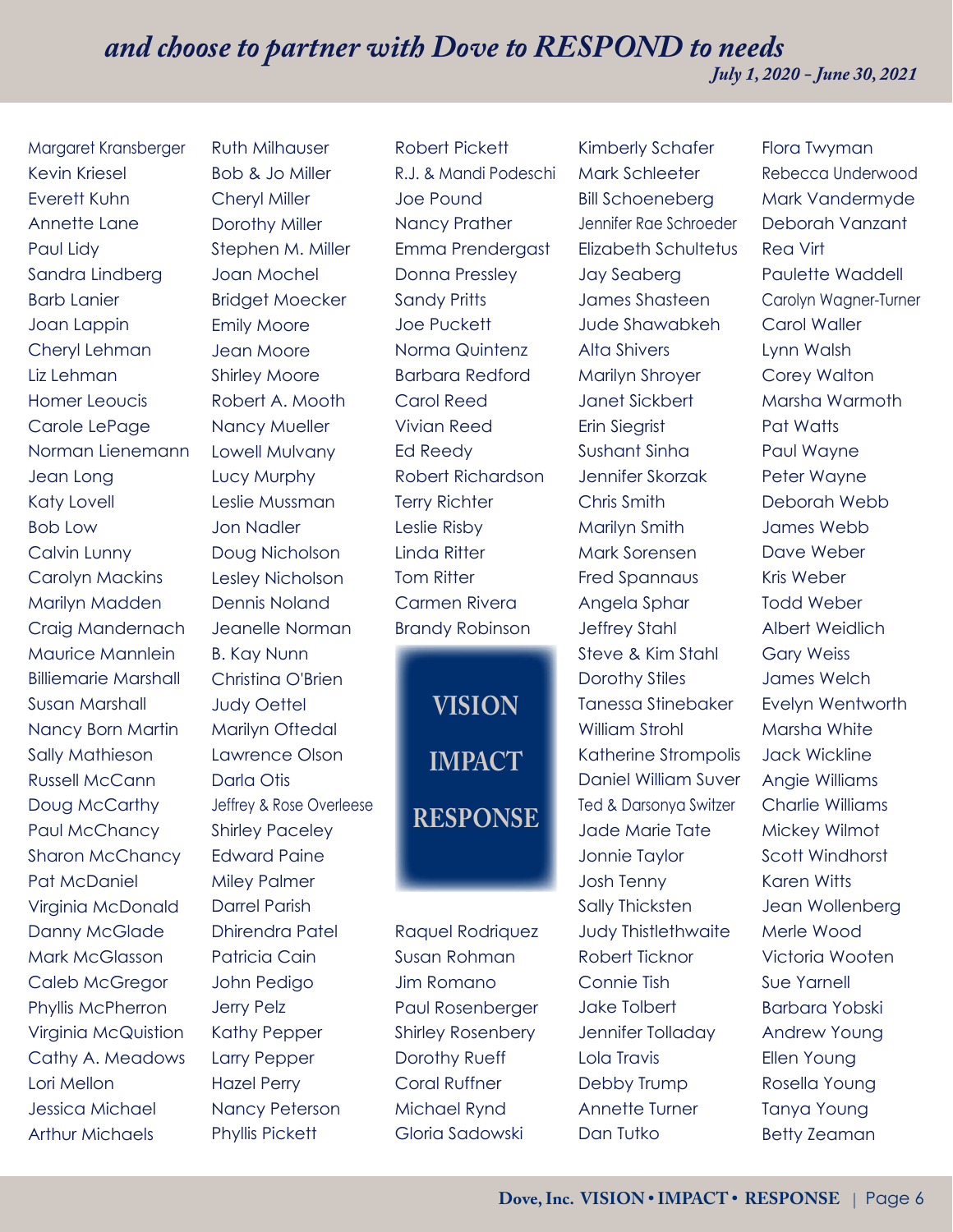## *Our IMPACT and RESPONSE to those in need July 1, 2020 through June 30, 2021*

#### **Domestic Violence Program**

Adult clients served | 699 Children clients served | 109 Adult clients in shelter | 128 Children clients in shelter | 82 Provided days in shelter |3,936 Hours of counseling and advocacy | 12,589 Answered hotline calls | 3,806 Assistance with Orders of Protection |377 Active volunteers |31 Active in this FY | 5 Direct service volunteer hours | 438.5 Indirect & CADV volunteer hours | 24

#### **RSVP**

Volunteers serving during COVID | 189 Active Volunteers | 325 Average hours served per volunteer | 134 Average jobs served per volunteer | 3 Stations served | 42 Different volunteering jobs | 116 Hours of service |28,770 Average hours served per volunteer | 152 Average jobs served per volunteer | 2 Average age of volunteers | 76 Volunteers serving who are Veterans | 13% Volunteers serving at 2 or more placements|72%

## **Coupons for Overseas Military Families**

Coupons sent to bases| 375,000

#### **2020 Tax Season, DeWitt County**

Returns prepared and filed |157 Federal refunds totaled |\$186,028 State of Illinois refunds totaled |\$21,976

#### **Senior Companion Program**

Companions | 3 Stipend hours served | 65 Service miles shared | 98 Training Hours Completed | 60

#### **Homeward Bound**

Referrals for service |2,942 Supportive service clients | 620 Unduplicated services to clients | 11,008 Volunteers | 11 Volunteer Hours | 185

#### **Life Skills & Employability Program**

Clients served | 124 Completed clients|41 Client weeks of apprenticeship provided| 319

> **2020 Point-in-Time Results** (utilizing HUD critiera)

Individuals who identified as homeless | 83 Living in emergency shelters |43 Identified as being chronically homeless |<sup>28</sup> **Dove Financial Assistance**

#### *The COVID-19 Pandemic has caused extreme changes to our typical program numbers.*

*Two programs, BABES and Neighborhood Services, had to be put on hiatus for the year. Schools, churches and RSVP stations were closed so volunteers could not provide programming. Some programs served in a reduced capacity to adhere to mandates.*

*Other numbers, especially in help given out, have been dramatically increased.* 

> *All in all, these are our FY21 numbers.*

#### **DeWitt County Food Pantry**

Served |877 - of those, 214 children

#### **Coats for Kids!**

Coats to area clothing rooms | 1,872

#### **Children's Clothing Room**

Children served |539

#### **Christmas Basket Drive**

Baskets | 779 Children served | 2,099 Volunteers | 52 Volunteer hours | 538

Individuals assisted | 655 Funds distributed |\$100,095.22 Dental vouchers|4 Hotel vouchers | 2  $MISC$  | 7 Power assistance | 289 Prescriptions | 5 Rent | 18 Vision |13 Water bills | 368 Senior Power Assistance | 67 seniors SPA Monetary assistance | \$10,000

#### **Ameren Warm Neighbors Cool Friends**

Assisted | 103 families Ameren funds distributed | \$28,814 Fresh Start Electric assistance | 92 families FSE Monetary assistance | \$17,919 Fresh Start Gas assistance | 84 families FSG Monetary assistance | \$12,161

#### **City of Decatur Covid Relief Grant**

Households | 24 Assistance | \$45,319.22

*One of the first Senior Companions who enrolled in our program, and the oldest at 85 years young, shared the following "Since I became a senior companion, I feel like I have made some friends. I enjoy going and talking with peoples, it helps me to get out of the house. I feel like I am helping others my age."* 

*This is what the AmeriCorps Seniors Senior Companion Program at Dove, Inc. can do for our older Americans in Macon County.*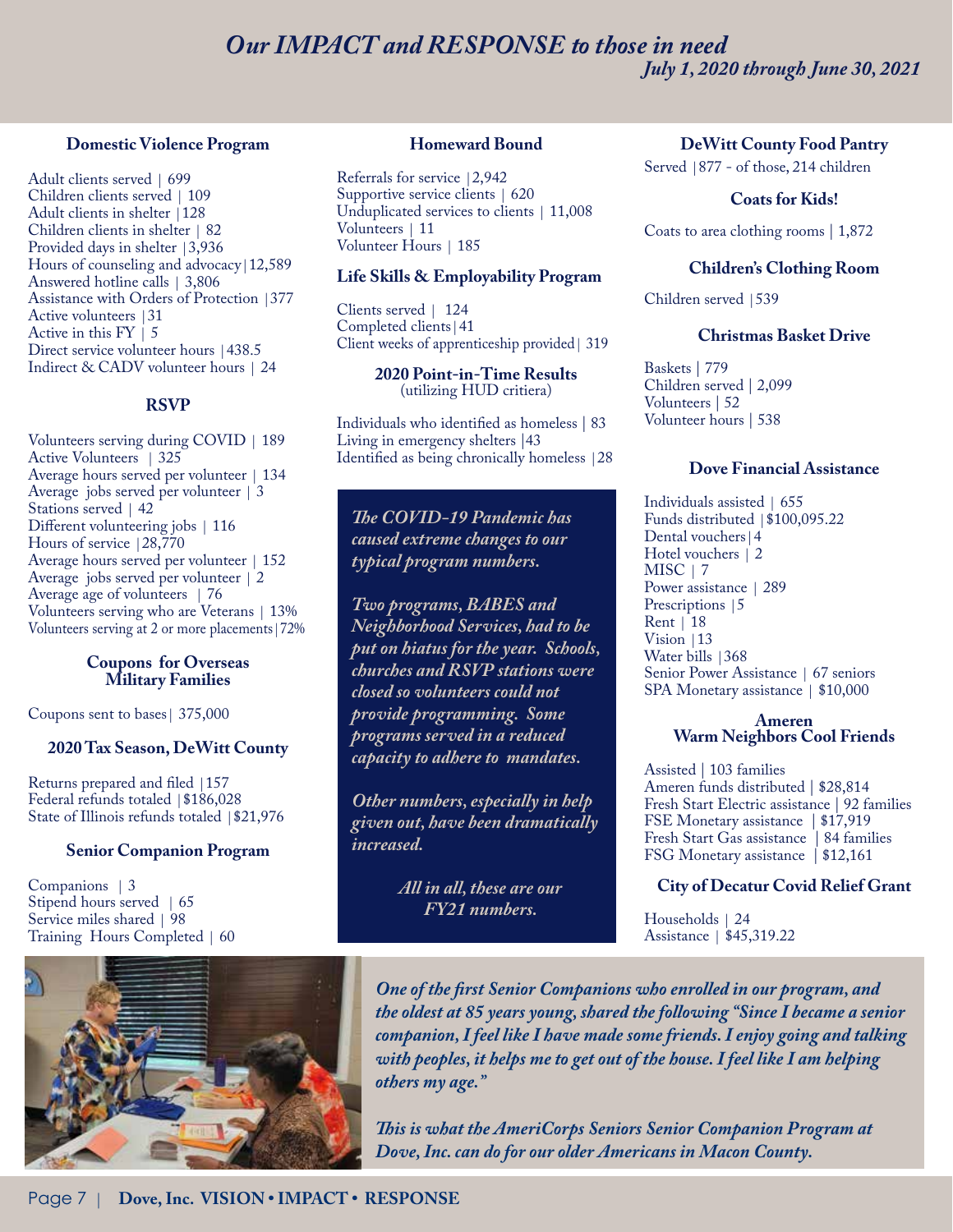## *Our Thanks to the Dove Member Congregations, Area Churches, Sunday School Classes and Ministries for Supporting Programs with their Donations.*

Boiling Springs Women's Ministries - Decatur Central Christian Church - Decatur Christian Women's Fellowship - Illiopolis Christian Women's Fellowship, FCC - Blue Mound Christian Church Outreach - Allenville Church of the Brethren - Decatur Church of Jesus Christ - Sullivan Clinton Presbyterian Church Concordia Lutheran Church-Ladies Guild - Decatur Crestview Christian Church (closure donation) Decatur First United Methodist Church Fellowship Church - Decatur First United Presybyterian Church - Leroy First Baptist Church - Decatur First Baptist Church Bibles and Friends - Decatur First Christian Church - Decatur First Christian Church - Blue Mound First Christian Church - Shelbyville First Church of God - Lovington First Congregational UCC - Decatur First Evangelical Lutheran Church - Decatur First Presbyterian Church - Decatur First Presbyterian Church - Monticello First United Methodist Church-UM Women - Decatur First United Methodist Church-Covenant Class - Decatur First United Methodist Church - Sullivan Forsyth United Methodist Church Foursquare Church - Decatur Garver Brick UM Church Women - Decatur

Grace United Methodist Church - Decatur GT Church - Decatur Holy Family Parish - Decatur Holy Cross Lutheran Church - Decatur Illiopolis Christian Church Imboden Gardens Worship Group - Decatur Kenney Christian Church Life Center of Sullivan Life Builders Church of God - Decatur Macon Methodist Men's Fellowship Memorial Presbyterian Church - Assumption Meridian Community Church of God - Blue Mound Mt. Zion Presbyterian Church New Vision Urban Ministries - Decatur Niantic Christian Church Presbyterian Women of Westminster Presbyterian Church Saints James and Patrick Parish - Decatur Sharon United Methodist Church - Decatur Shelbyville First Church of The Nazarene St. Thomas The Apostle Church - Decatur St. Mary's Facility Team/Colleagues - Decatur St. John's Episcopal Church - Decatur Stonington United Methodist Church Sullivan Church of God United Methodist Women - Argenta Westminster Presbyterian Church - Decatur Women's Fellowship Illini Congregational UCC - Warrensburg Zion Chapel United Methodist Church - Boody

## *In Loving Recognition*

#### **In Memorial To:**

Eddie and Celeste Applegate

Jean Aberle

John Davis Debra Gremo Jack Hill Rozanne Karr Dorothy Kemper Harry Kemper Laurie Lovell Marille Moody Raymond Batman

Helen Stahl Phil Wise

Blanche I. Wolfe Helen & Elaine

**In Honor of:**

Robert Ticknor

*Our thanks to those who donated through a fundraiser, who donated items, or whose United Way pledge supported our programs.*



*It's tough to be a little kid staying in a shelter. It's just not the same as being at home – especially on your birthday. Dove Domestic Violence Program's children's staff members do their best to make birthdays special for children staying in shelter. They provide decorations, birthday cakes, ice cream, and gifts so that parents can make their children's birthdays memorable.*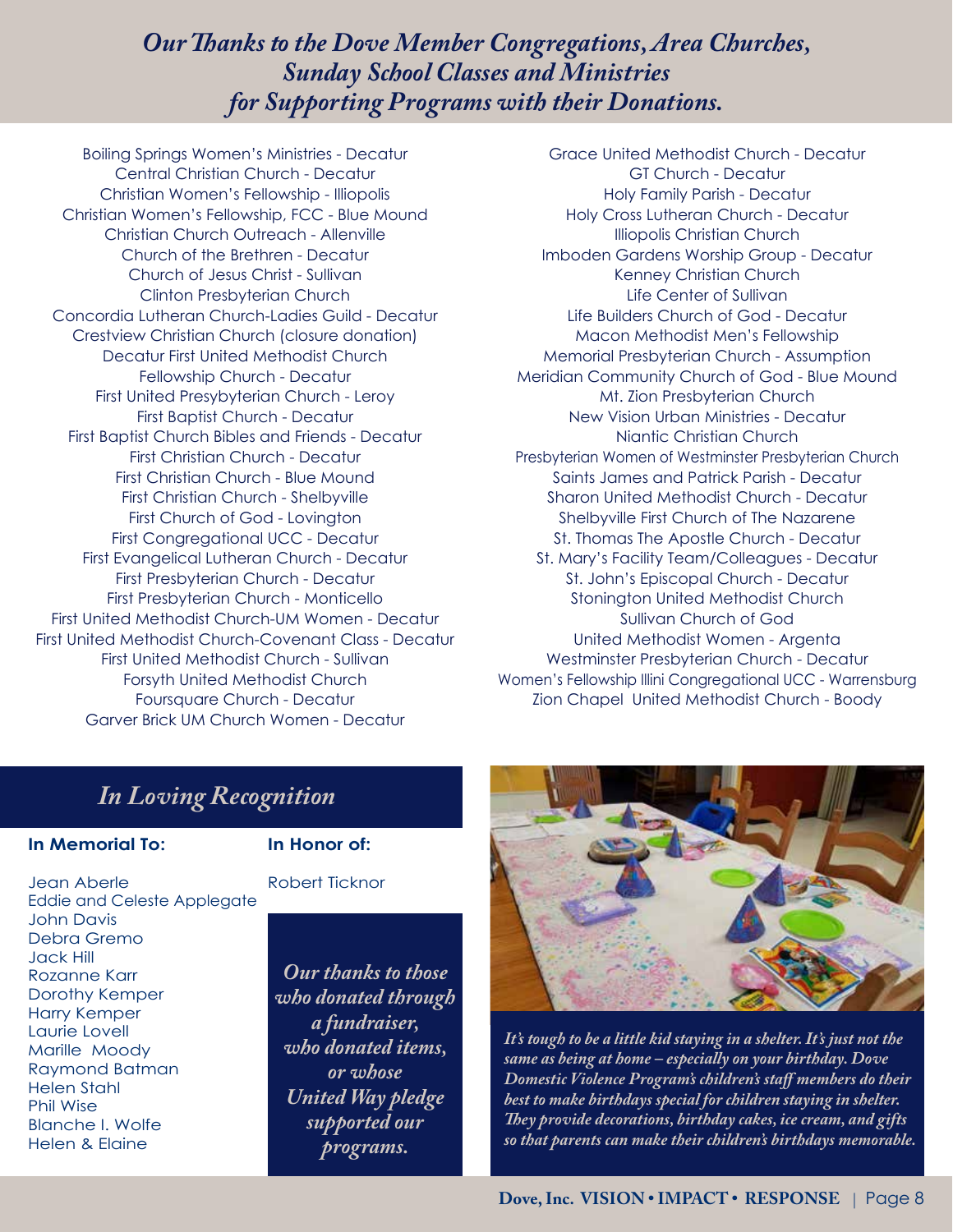## *Our Thanks for the Support from our Community Partners, Corporations & Foundations*

ADM Alpha Chi Omega Foundation, Inc. Alpha Chi Omega Amazon Smiles Andreas Foundation AYCO Charitable Foundation Beaumanoir Commandery Charities Aid Foundation of America-CAF Clinton Community Schools Community Foundation of Decatur Macon County Cornbelt Energy Decatur CAT Retirees Club Decatur High School-Class of 1951 Decatur Earthmover Credit Union Decatur Psychiatry, LTD Decatur Public Library Employees Edward Jones Energy Assistance Foundation Fraternal Order of Eagles Grace UMC Economy Shop Health Care Service Corporation Heritage Behavioral Health Center IBEW Local #146 Illinois Prairie Community Foundation James Millikin Trust Laborers International Union Of N. America-Local 159 Law Offices of Suzanne J.Wells, P.C. MCK CPA's & Advisors Network for Good Northeast Community Fund Novel Ideas Books and Gifts Old North State Trust, LLC Order of the Eastern Star, St. Mary's Chapter #65 Parsons School Social Committee PEO Chapter MH Raymond James-Busey Ryan Family Farm Partnership Scott State Bank-Bethany St. Mary's Facility team/colleagues Staley Family Charitable Trust T.S. & Juanita Balance Foundation TCCI Manufacturing, LLC TS Ballance Trust United Way of Decatur & MID IL Vanguard Charitable Warner Hospital & Health Services Whinnery Foundation

**2021 Macon County Continuum of Care Governing Board Members \*City of Decatur \*Community Investment Corporation of Decatur (CICD) \*Decatur Housing Authority (DHA) \*Dove, Inc. (Collaborative Applicant) \*Empowerment Opportunity Center (EOC) \*Heritage Behavioral Health Center (HBHC) Baby TALK Crossing Healthcare Decatur Public Library Decatur Public Schools, District 61 (DPS 61) Department of Children and Family Services (DCFS) God's Shelter of Love (GSOL) Good Samaritan Inn (GSI) Homeless/Formerly Homeless Representative Macon County Mental Health Board (MCMHB) Northeast Community Fund (NECF) The Salvation Army (TSA) HSHS St. Mary's Hospital Water Street Mission (WSM) Workforce Investment Solutions (WIS)** *\*Original Agencies*

### **Donations from our supporters through the Community Foundation of Macon County**

We Are One Community Fund Drs. Mary McGrath and Perry Guaglianone Mary Bablock Joyce Reeve Brian Townsend Lucy Smith In Honor of Sheth Family - suggested by Sudhakar and Meena Sheth



*Coats for Kids coats availability was just one of the ways we adapted to COVID restrictions. We love supporting* 

*the many area clothing rooms with free coats to share with their clients. As clothing rooms shut down due to COVID, we gave away more than 500 coats to those receiving the Christmas Baskets in Decatur.*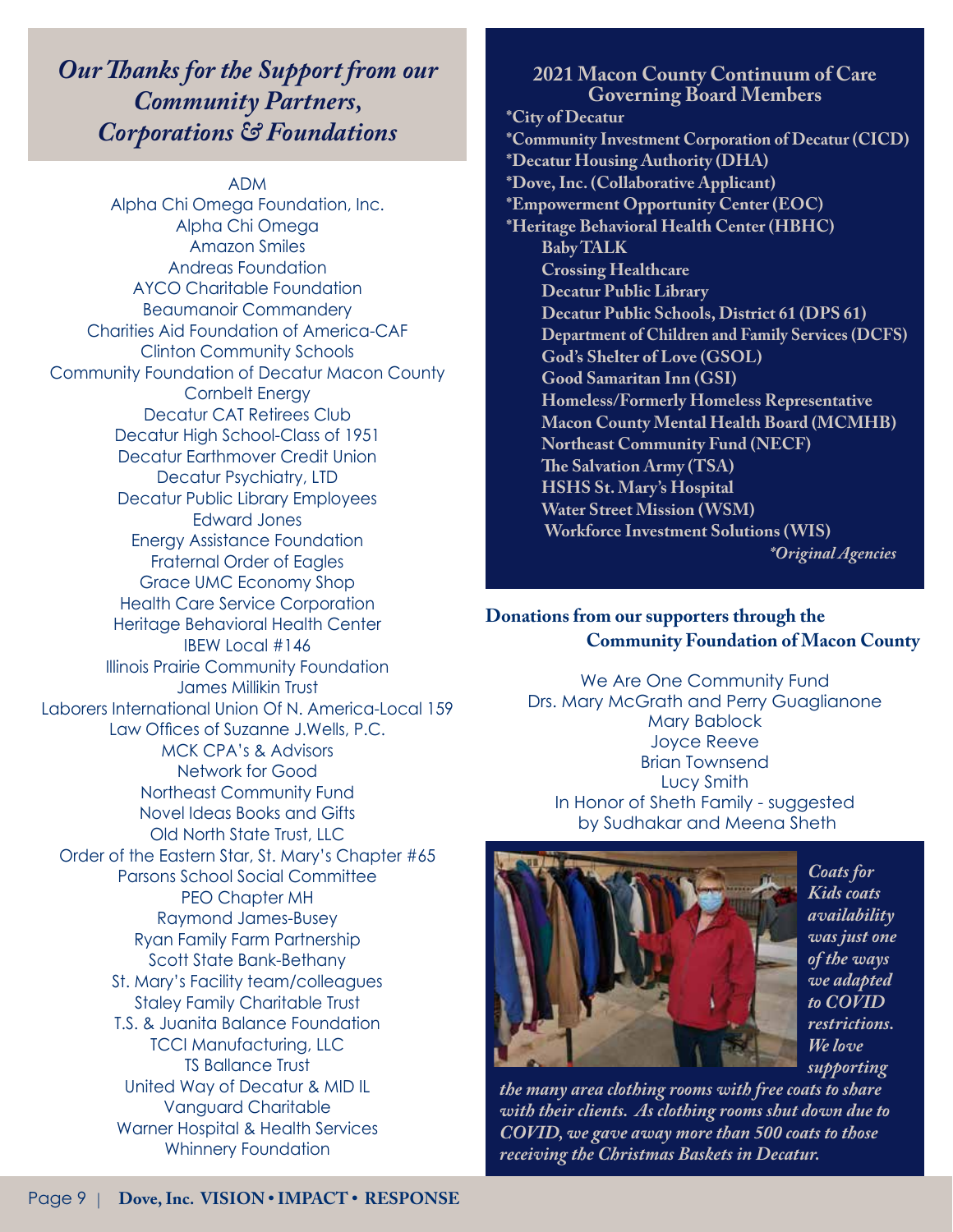# VISION

#### *Dove Staff Members As of 8/11/2021*

*Tyonna Adams Nabila Al-Amin Barbara Blakey Shantell Brady Rebecca Comstock Anita Currie Kendra Davis Charvelle Dees Teri Ducy LeAnn Ellis Sara Ganiere Ashley Garner Charlie Gillaspsie Melissa Girardi Tracey Green Holly Gulick Shane Hartman Lauren Henrichsmeyer Jamie Houchins Carissa Howell Jennifer Jostes Susan Kensil Kristina King Joyce Kirkland Sandy Laesch Annette Lane Elizabeth Mackey Jalisa McClennon Kim McCormick Micah McElmurry Madelyn Meyer Mary Miller Hayley Nash Thalassa Peck Chynna Shields Daciena Simmons Phyllis Swinehart Darsonya Switzer Cynthia Thomas Tenaria Thomas Jennifer Tolladay Joseph Vargas Vicki Veech Kathy Walters Kendra Warnsley Donald Weaver Tamara Wilcox Angela Williams Kelsey Wolfe Chalanda Woods*

As we enjoyed recognizing our 50<sup>th</sup> Anniversary in 2020, we are excitedly looking forward to the next steps of growth for the agency. Did those who started the agency believe it would be thriving 50 years later? We think they did.

We hope you now will share your **VISION** and **RESPONSE** to needs of the people of central Illinois and look for ways to make the best **IMPACT** on the communities we call home.



In this upcoming year, please join us as we:

- reconnect with our volunteers who have been unable to serve during COVID - 19
- reconnect with our schools where we had our educational presentations with the BABES Program for elementary aged students and "hands are for holding not hitting" presentations for high school students
- reconnect with the area neighborhood groups who work daily to make their corner of Decatur a better place for all to live
- continue efforts to assist with safe housing for all
- reconnect to RSVP stations as they open up to the possibilities of volunteer services that enhance their agency and community
- reconnect to the members of the congregations in the counties we serve
- evaluate the changes Covid forced on us, keeping the good systems and embracing the changes in services
- initiate support groups addressing challenges of coming out of the mandated stay at home order
- maintaining the facilities we own and look for other opportunities as we have, once again, outgrown current locations in Macon County
- work with our partners across central Illinois doing our part in meeting needs and closing any gaps of services, assisting as we can in ways that have impacted everyone and everything throughout this pandemic.